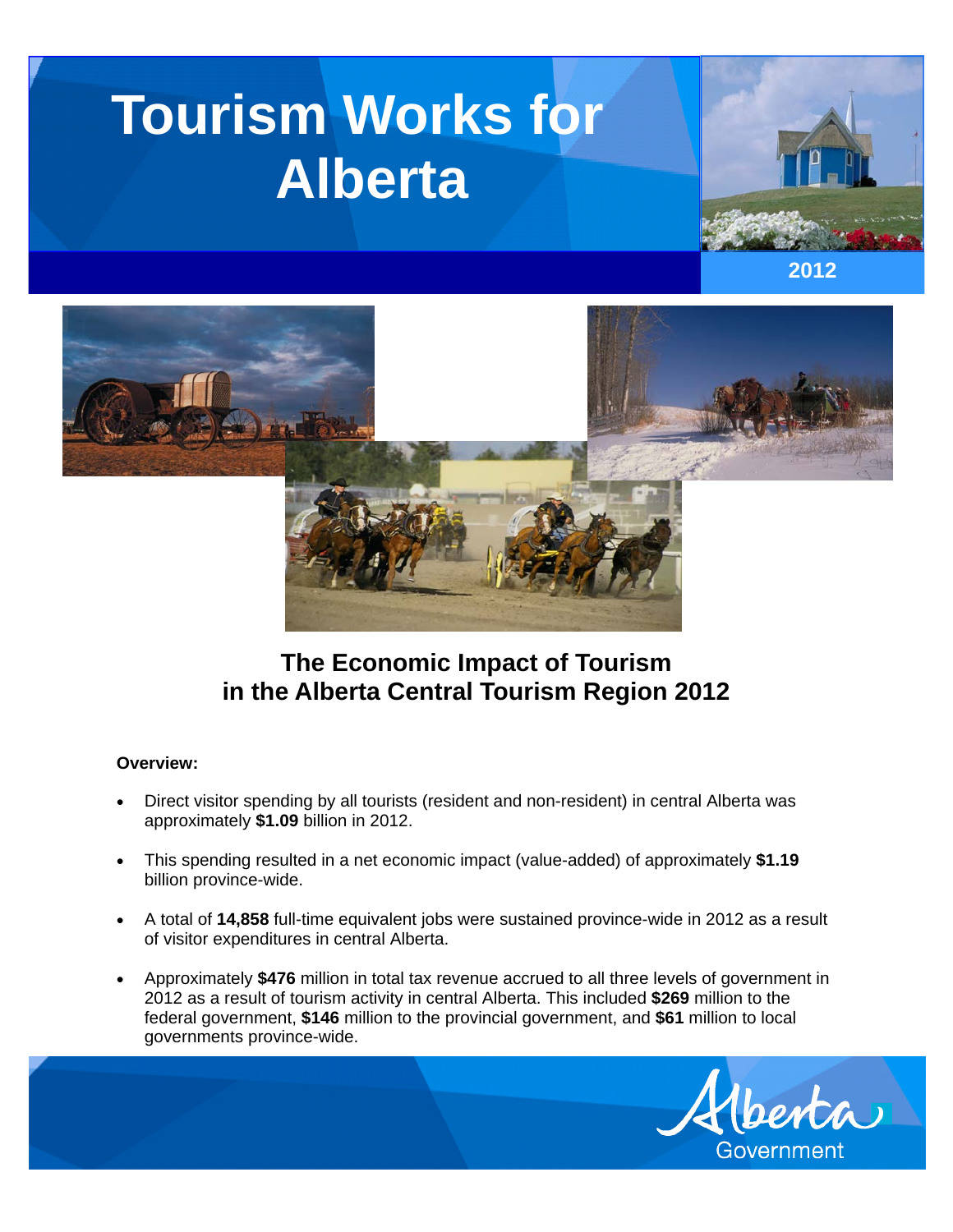# **What is Economic Impact Analysis?**

Economic impact analysis is used to determine the impacts of additional tourist spending primarily on employment, income (value-added) and government tax revenues in an economy. It provides a snapshot of the economy at a particular point in time based on the initial spending. It is based on the premise that initial or direct impacts alone are poor measures of the total impact of tourism on the economy. It is often the case that indirect and induced impacts are just as large, if not greater, than direct impacts and frequently involve sectors and activities distantly, but importantly, connected to the initial activity.

Let's suppose a tourist travels to Alberta and spends \$100 at a gas station. In an economic impact analysis, the focus is not on the amount of sales (in this case \$100), but rather the impact of those sales on the provincial/regional economy.

If you consider:

- **Direct Impact:** The gasoline station owner must take part of the \$100 spent by the tourist and buy more gasoline from a wholesale distributor, and pay wages and taxes.
- **Indirect Impact:** In the second round, the wholesale gasoline distributor buys additional items and pays salaries/wages with part of the \$100.
- **Induced Impact:** The gasoline station employees and the employees of the wholesale distributor spend part of their salaries on groceries, rent, automobiles, and so on.

This ripple effect based on the initial amount of tourist spending circulates throughout the economy and creates a "multiplier effect". In this analysis, the objective is to estimate and analyze the ripple effect of tourism spending in each tourism region and understand tourism's vital economic contribution to every region of the province.

#### **All economic impacts include direct, indirect, and induced effects.**

Sources:

Statistics Canada's 2012 International Travel Survey and 2012 Travel Survey of Residents of Canada Econometric Research Limited

For more information, please contact: Tourism Research and Innovation Branch Alberta Tourism, Parks and Recreation research.innovation@gov.ab.ca www.tpr.alberta.ca/tourism

ISSN: 1923-8797 ISBN: 978-1-4601-1827-6

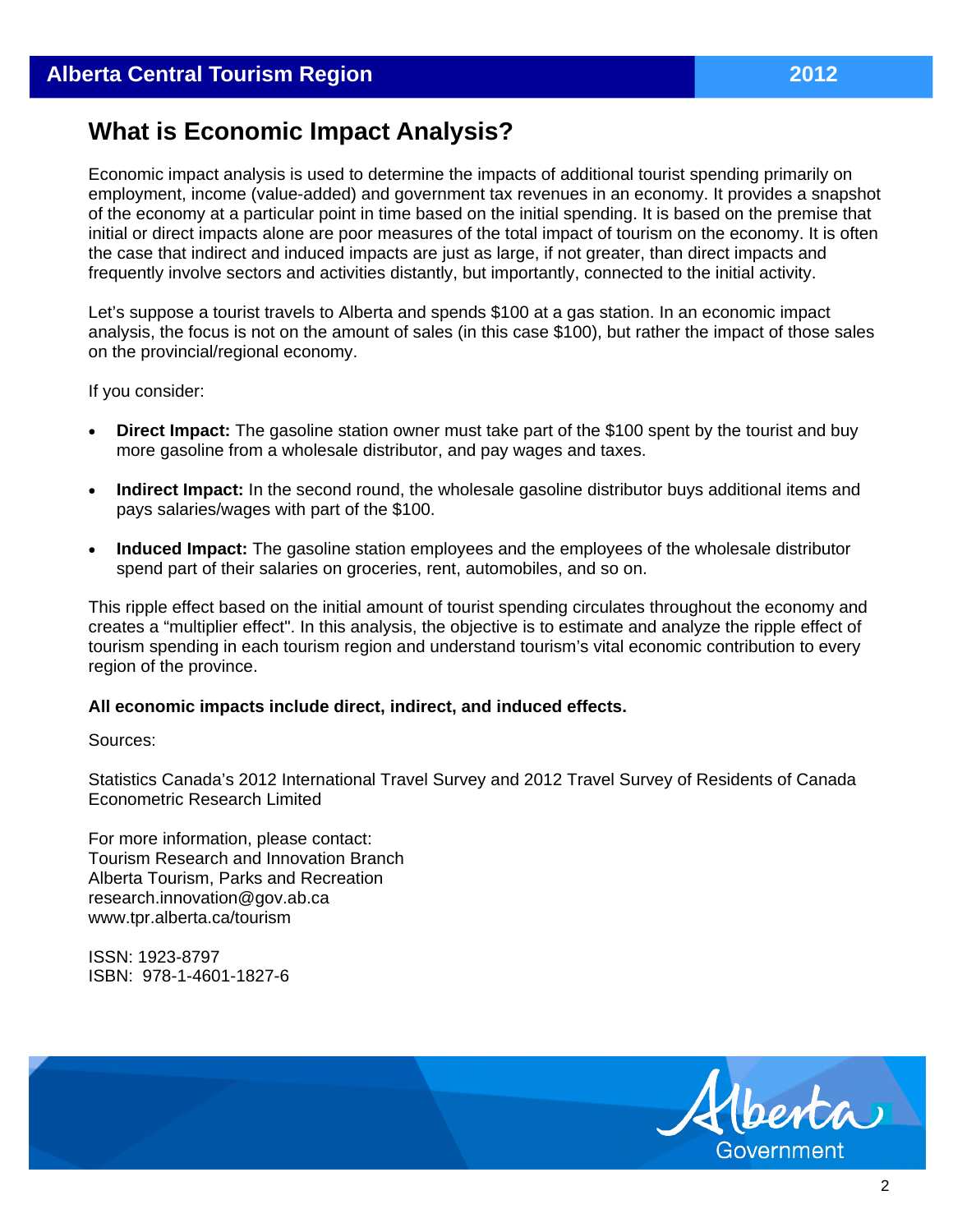# **Travel to the Alberta Central Tourism Region by Visitor Origin, 2012**

In 2012, **7.99** million visits were made to central Alberta by residents of Alberta, other parts of Canada, visitors from the United States and other international visitors. Direct tourism expenditures by these visitors were approximately **\$1.09** billion.

|                      | <b>Alberta</b> | Other<br>Canada | <b>United</b><br><b>States</b> | Other<br><b>International</b> | <b>Total</b> |  |  |  |
|----------------------|----------------|-----------------|--------------------------------|-------------------------------|--------------|--|--|--|
| (000s)               |                |                 |                                |                               |              |  |  |  |
| Person-Visits        | 7,537          | 371             | 50 <sup>1</sup>                | 56                            | 7,994        |  |  |  |
| Tourism Expenditures | \$953,711      | \$80,629        | \$29,984                       | \$25,616                      | \$1,089,940  |  |  |  |

Domestic visitors include same-day and overnight, while international visitors include overnight visitors only.

## **Person-Visits, 2012**

Residents of Alberta accounted for 94% of all visits to central Alberta. Visitors from other parts of Canada accounted for 5% and international visitors (United States and overseas) accounted for 1% of the visits to the region.